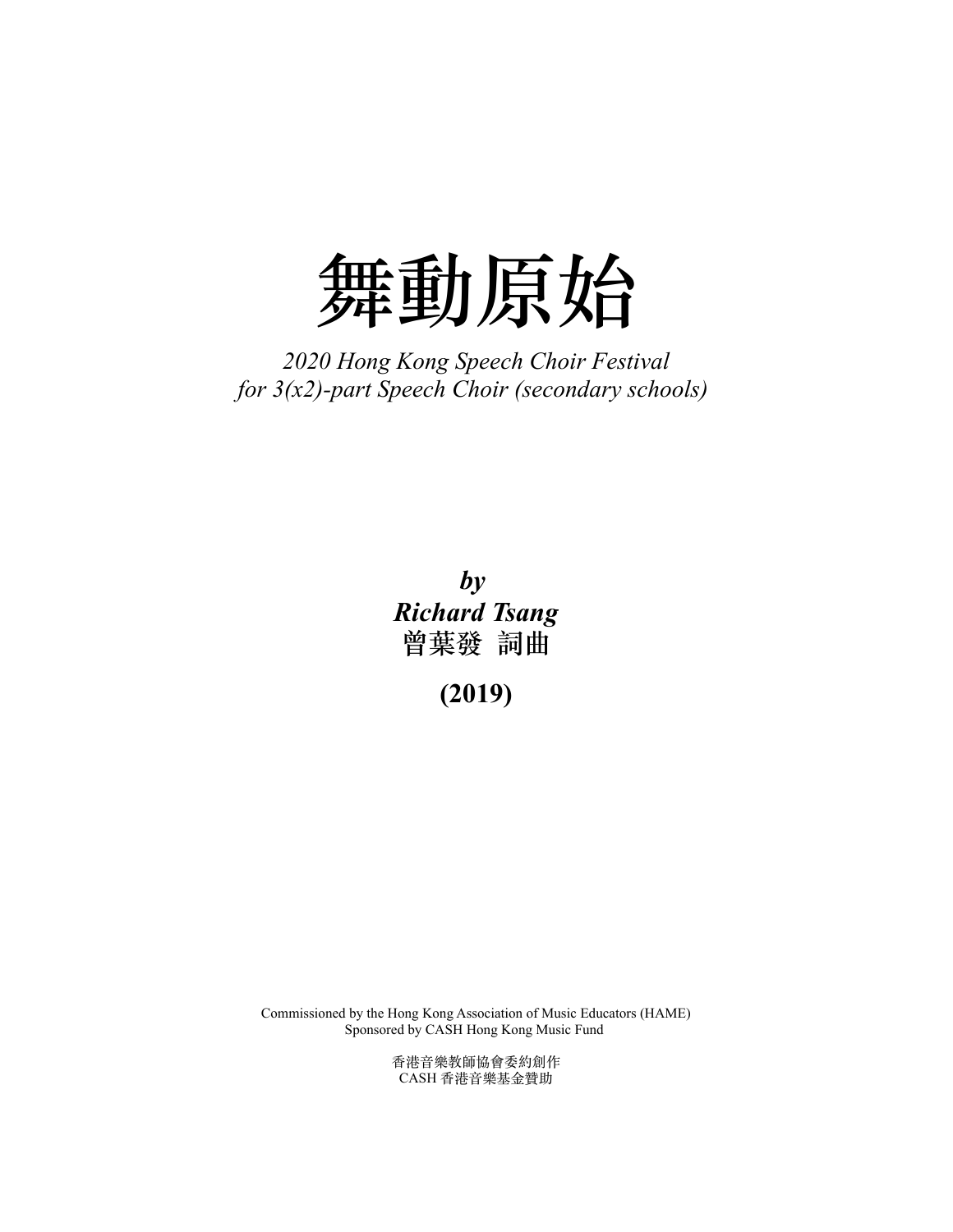*Richard Tsang* 曾葉發 詞曲(2019)

## **舞動原始**

<sup>2020</sup>動感聲藝合唱節 中學組3(x2)聲部動感聲藝合唱曲

## **樂曲介紹**

此曲靈感來自南太平洋島嶼原住民毛利族戰歌舞,現代非濟群島和新西蘭等南太 平洋國家於國際欖球賽前亦慣常演出,以壯聲勢,亦表示尊重傳統原始文化。其 中表演者都著意展示出威武兇狠的神熊,唱出傳統祈福句語,力圖震懾對方。

本曲參考了毛利族 Ka Mate Haka 戰歌的部份歌詞,另添上自創模仿原始部落句語 作為樂曲的藍本。樂曲力求表現原始部族的強勇神粹,再附加一些動作如拍打身 體部份或手舞足蹈等型式,以助加強舞動的戲劇感。

此曲由香港音樂教師協會(HAME)委約創作並獲 CASH 香港音樂基金贊助。

## **演出須知**

處理本曲⾸要注意投射豪放的戰⾾氣氛以及原始的狂野感。聲量的控制及咬字清 晰亦十分重要。

樂譜有很多地方要求配合身體及手部動作用以加強震懾力。演出團體可選擇不須 百份百跟從樂譜的動作指示,而加上自創認為合適的肢體動詐作作配合亦可。可 參考網上有關 Ka Mate Haka 的演出, 如以下:

https://www.youtube.com/watch?v=OqWB1RfOO4M

https://www.youtube.com/watch?v=DoYEbiIhAc0

其他演出時需注意的地方:

- 64-65 小節是個別自由發揮,模仿野獸或勝利者的叫囂。節奏及長度可以變化。
- C 段開始,若無須發聲時,可加上面部以動型出舌頭等表情。 (可參考毛利族 <sup>的</sup>Haka 演出)
- fi}naka 设出 /<br>- E 段的速度突變須小心。正確的速度應是較之前速度快三份一。新段落的一 拍亦等如前段的三連音速度。
- 记办寺如前衫的二定日延及<br>- 最後全曲結束的兩小節是勝利的呼喊,可配合個別肢體動作以振聲勢。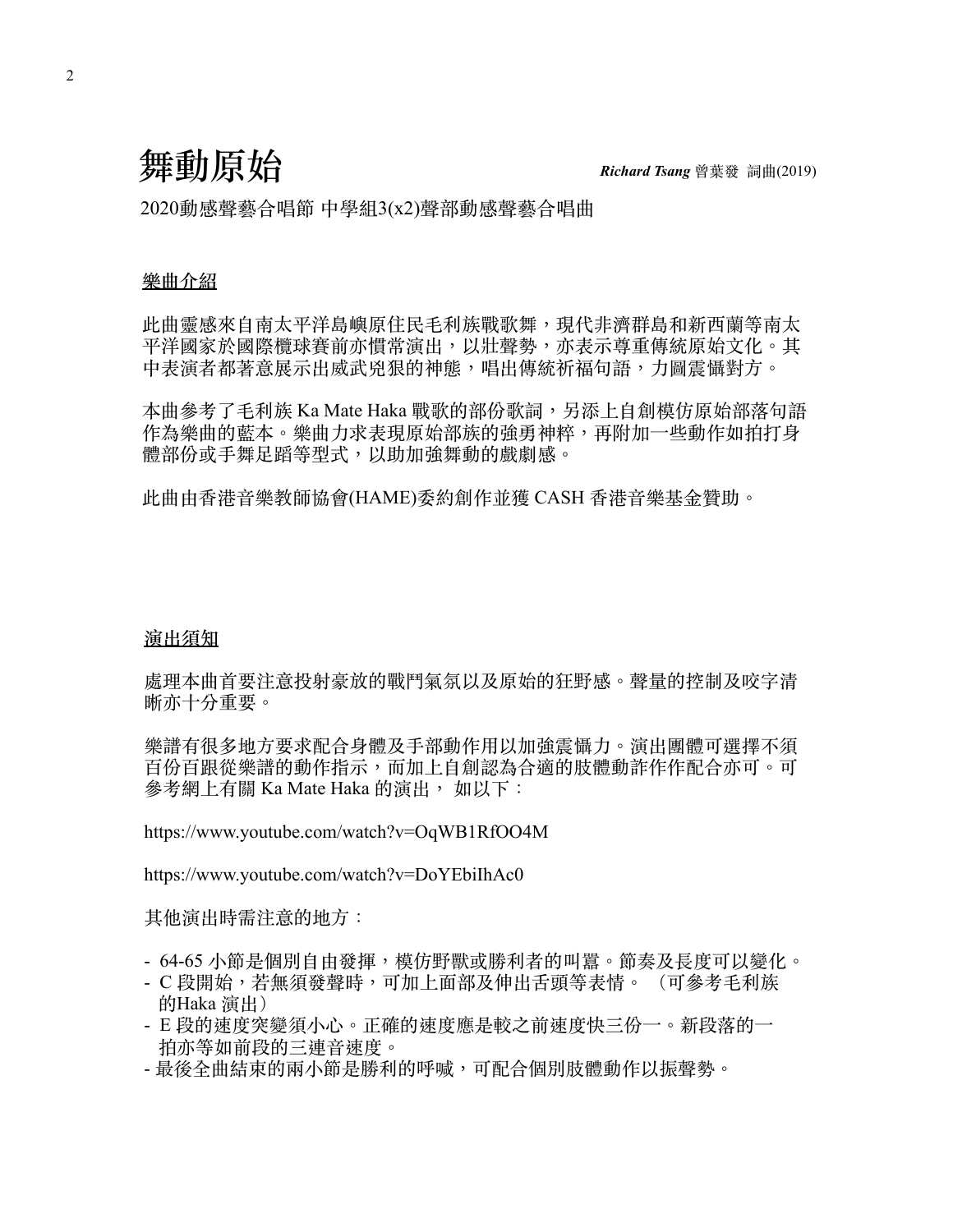*3(x2)-part Speech Choir Set-piece for Secondary School*

**舞動原始**

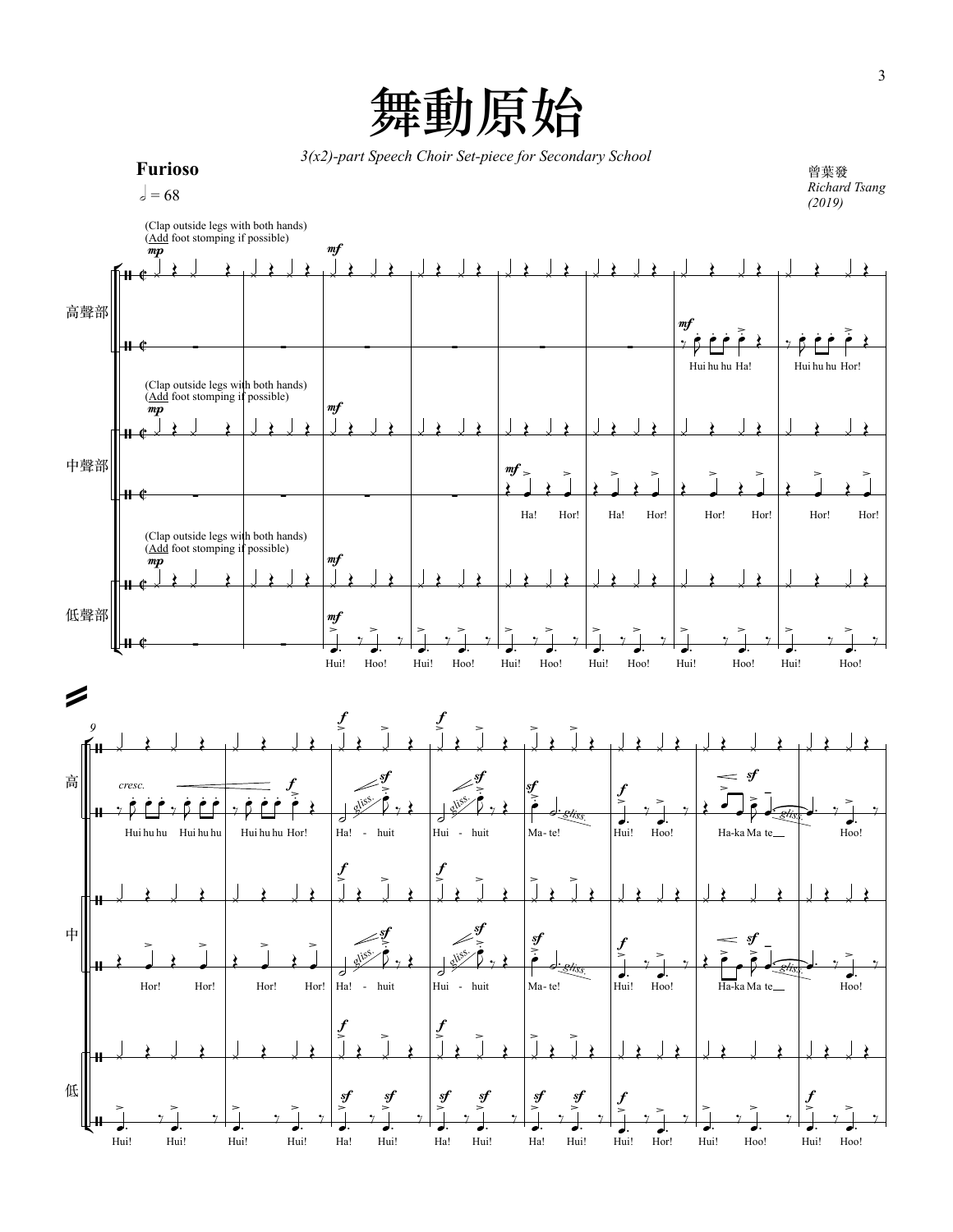



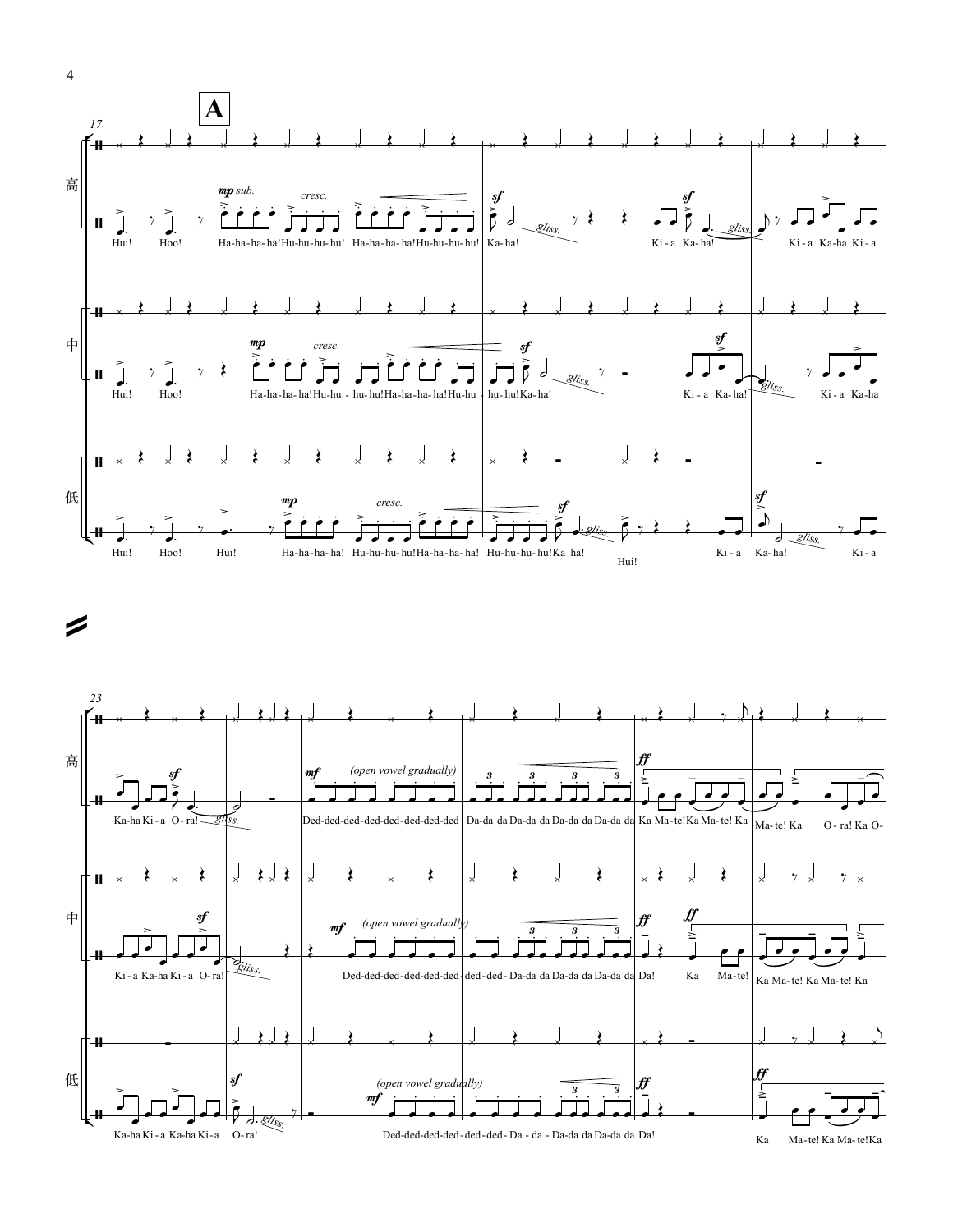

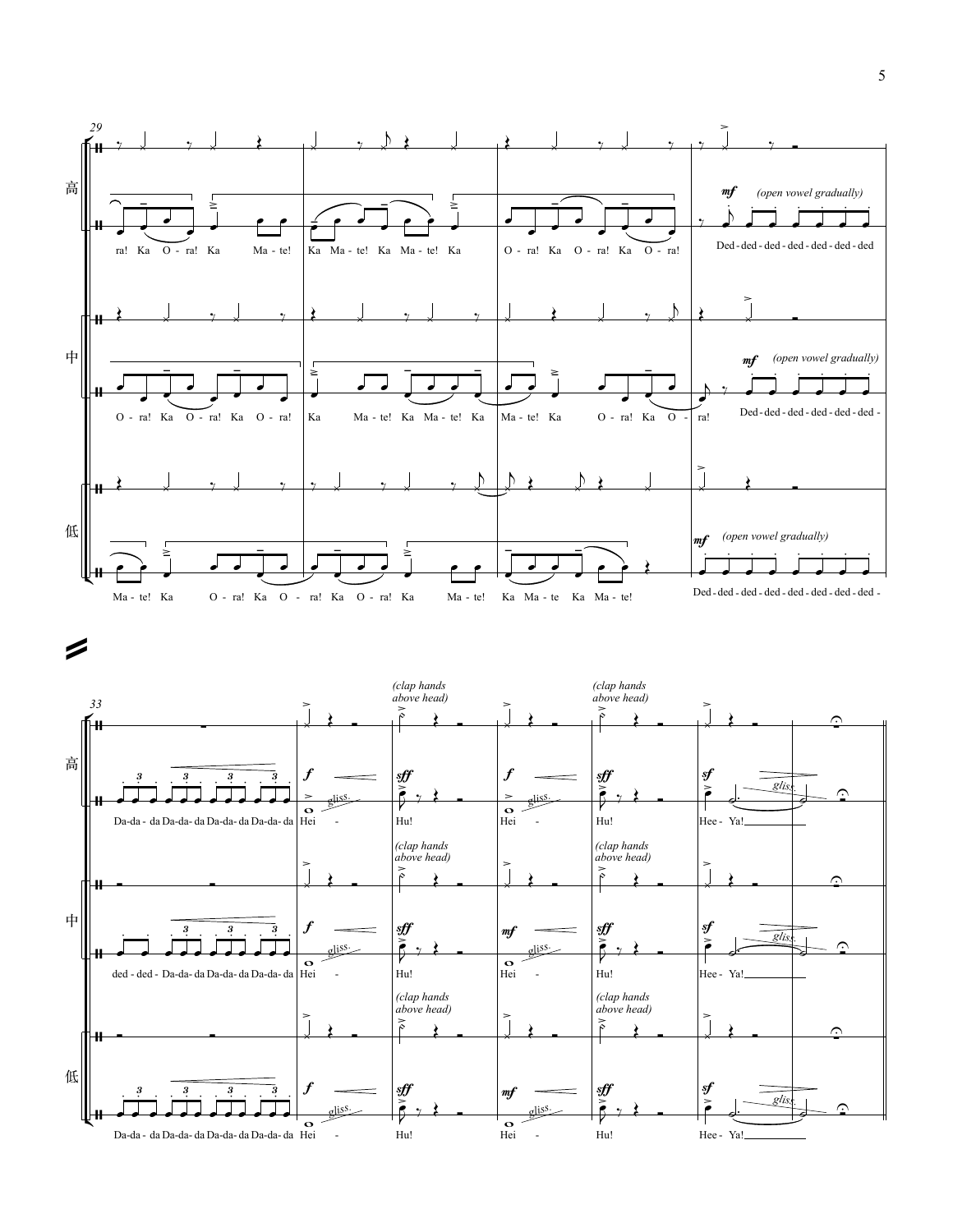



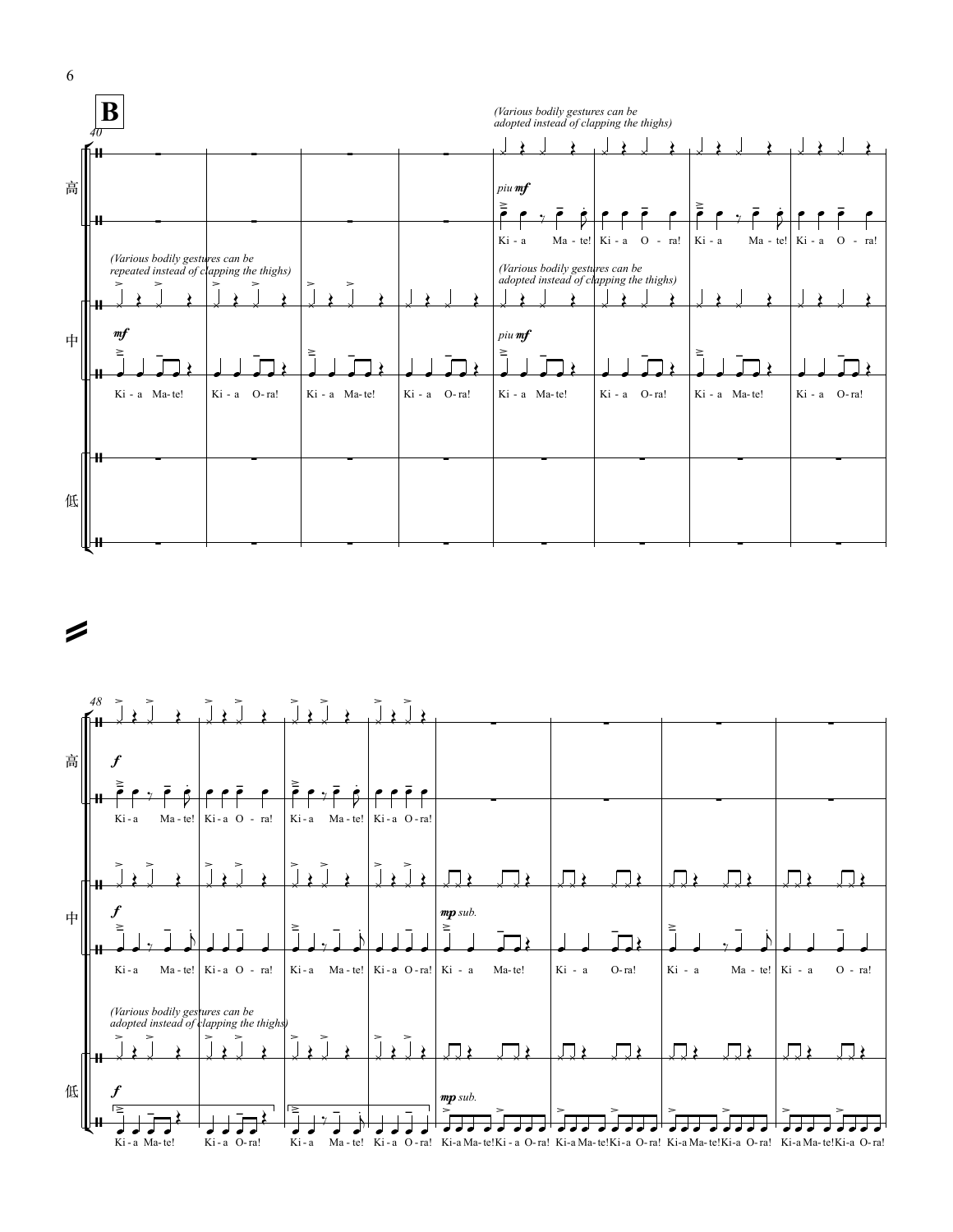



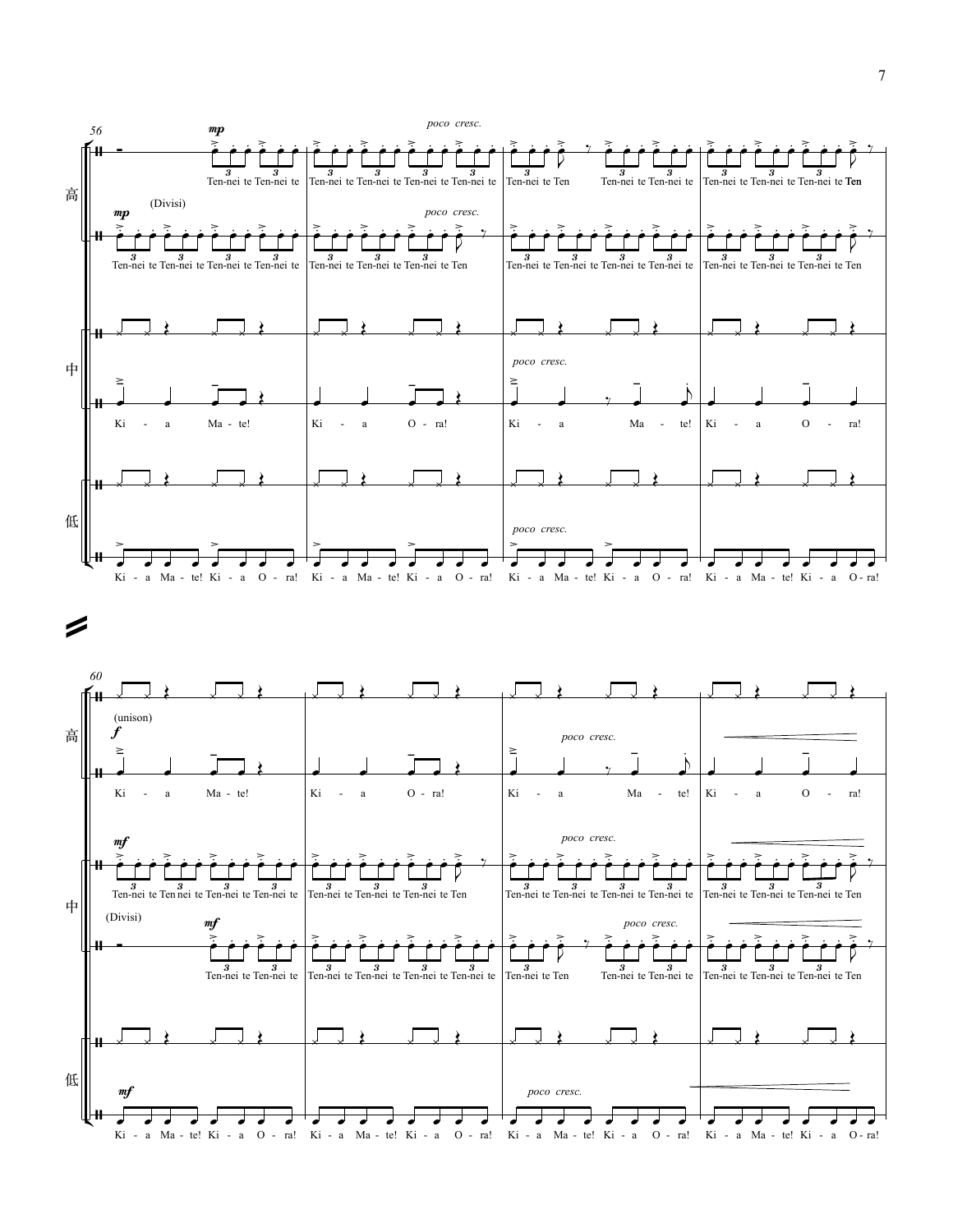

 $\mathbb{Z}$  and the set of  $\mathbb{Z}$ 

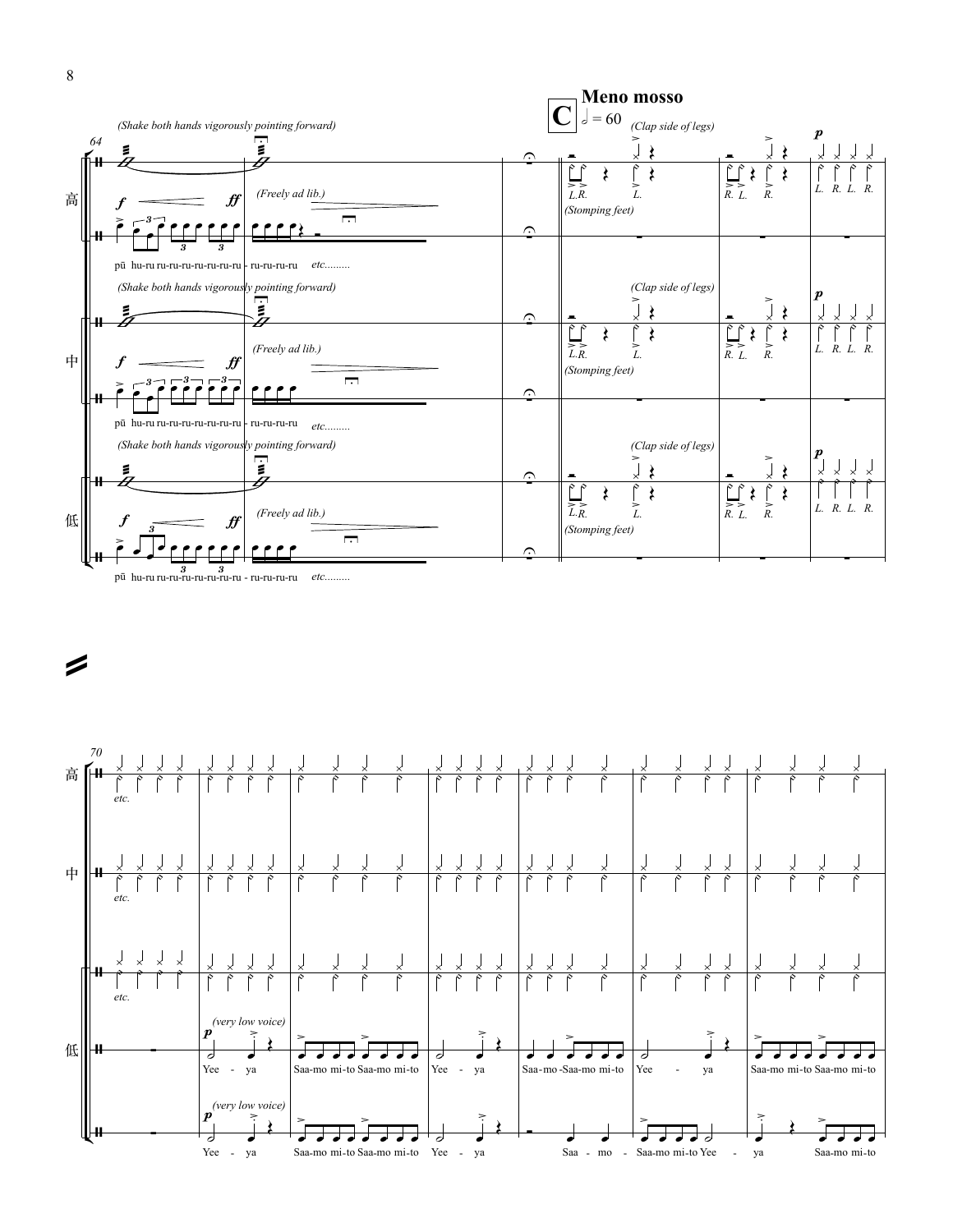

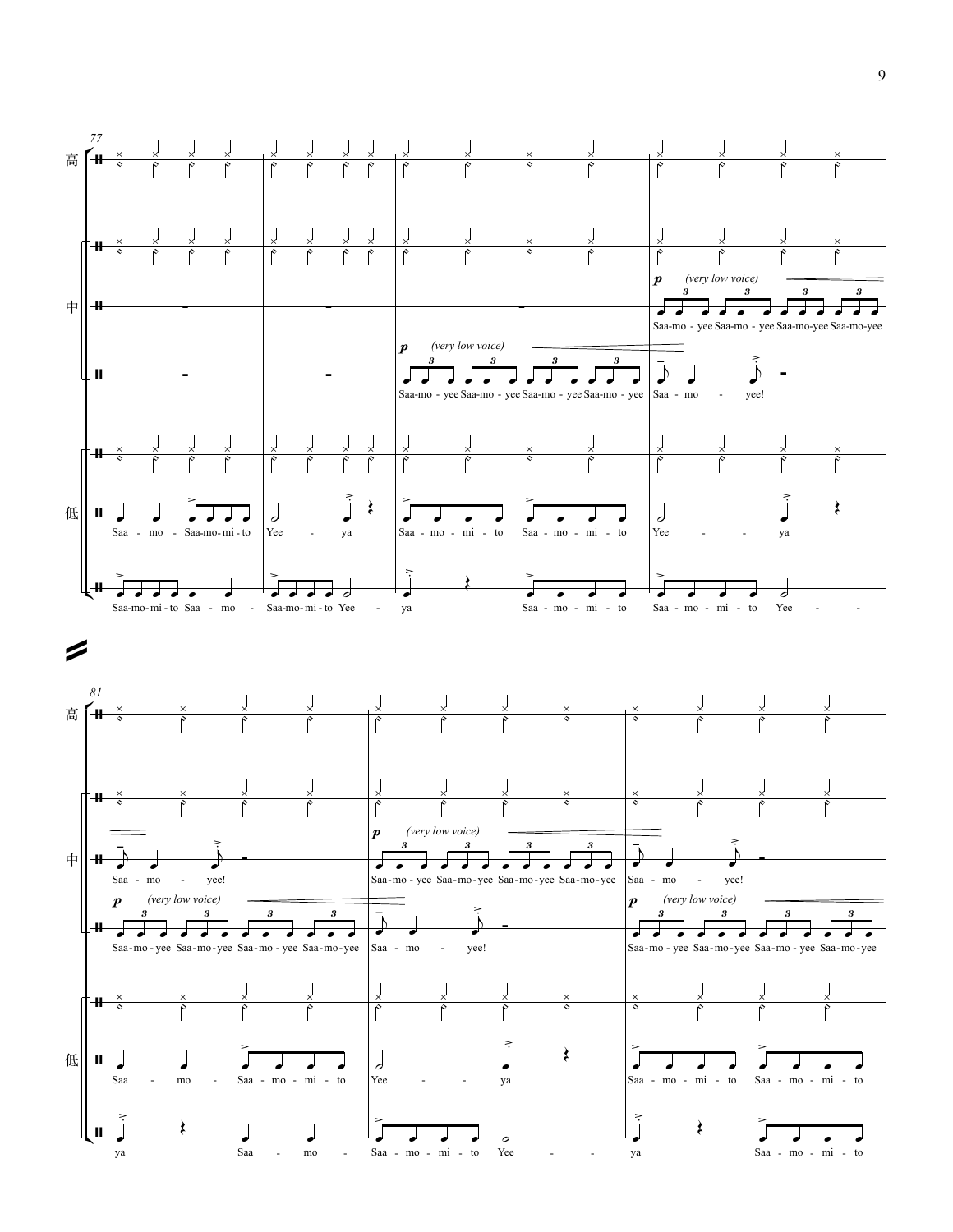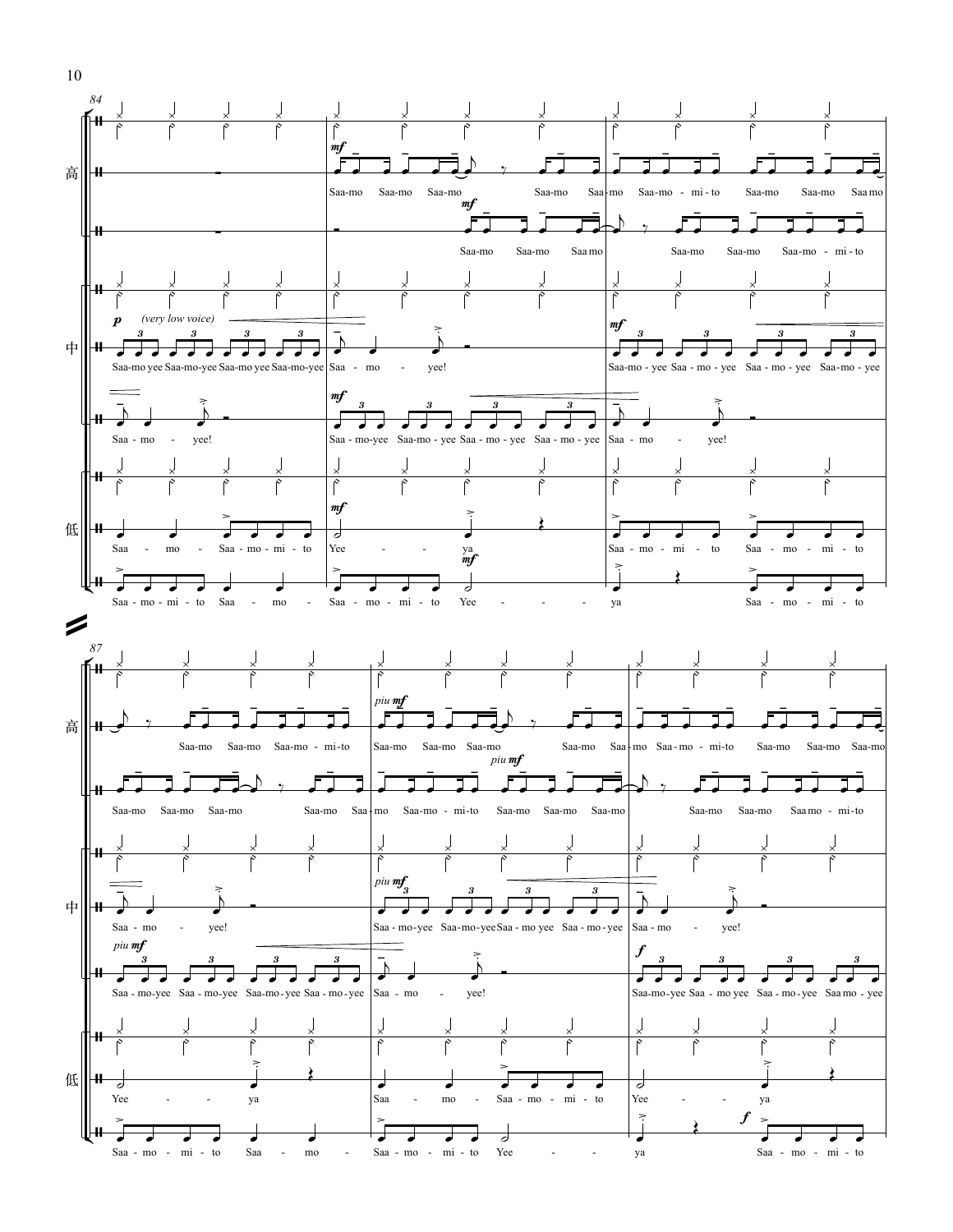

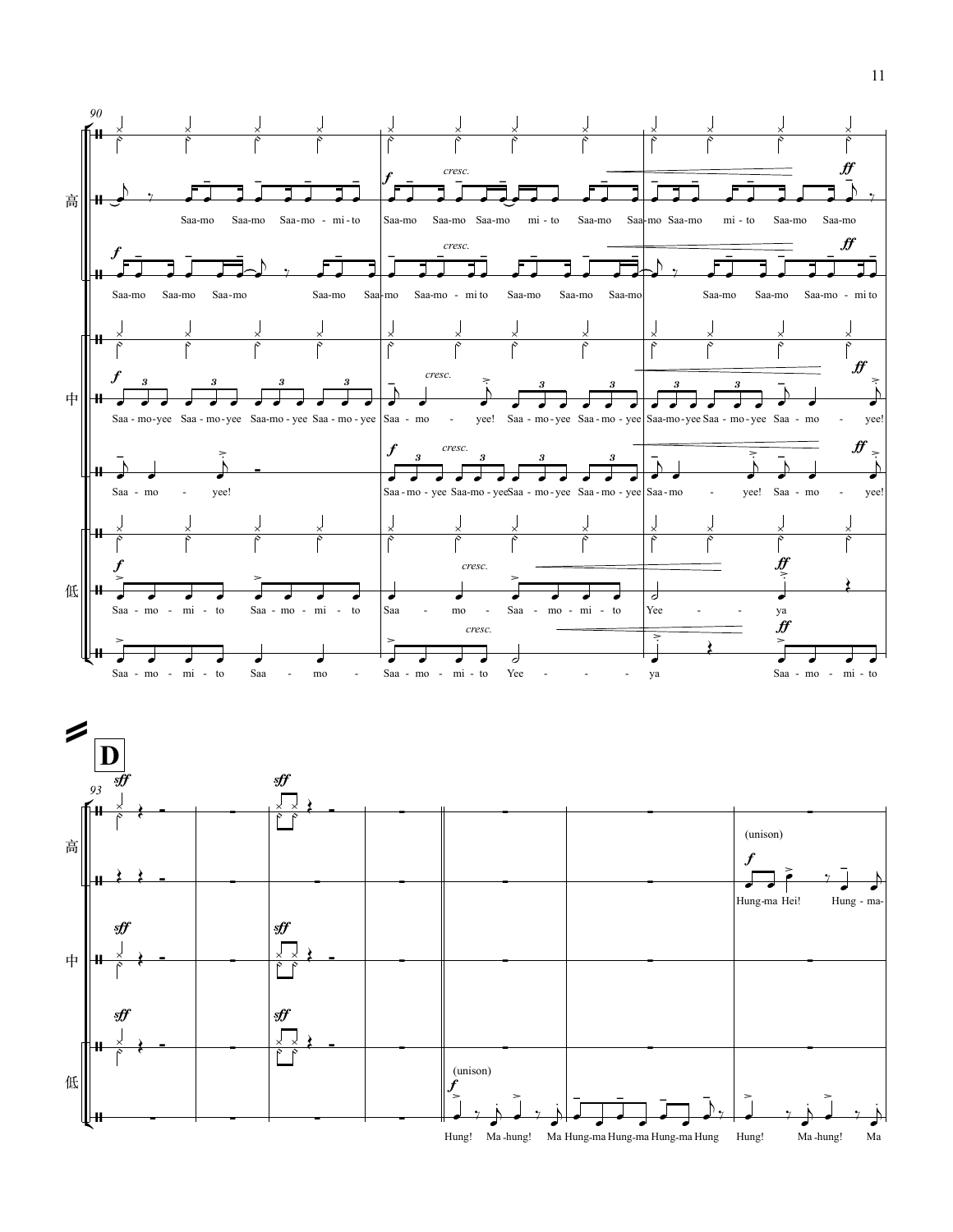

 $\mathbb{Z}$  and the set of  $\mathbb{Z}$ 



 $\mathbb{Z}$  and the set of  $\mathbb{Z}$ 

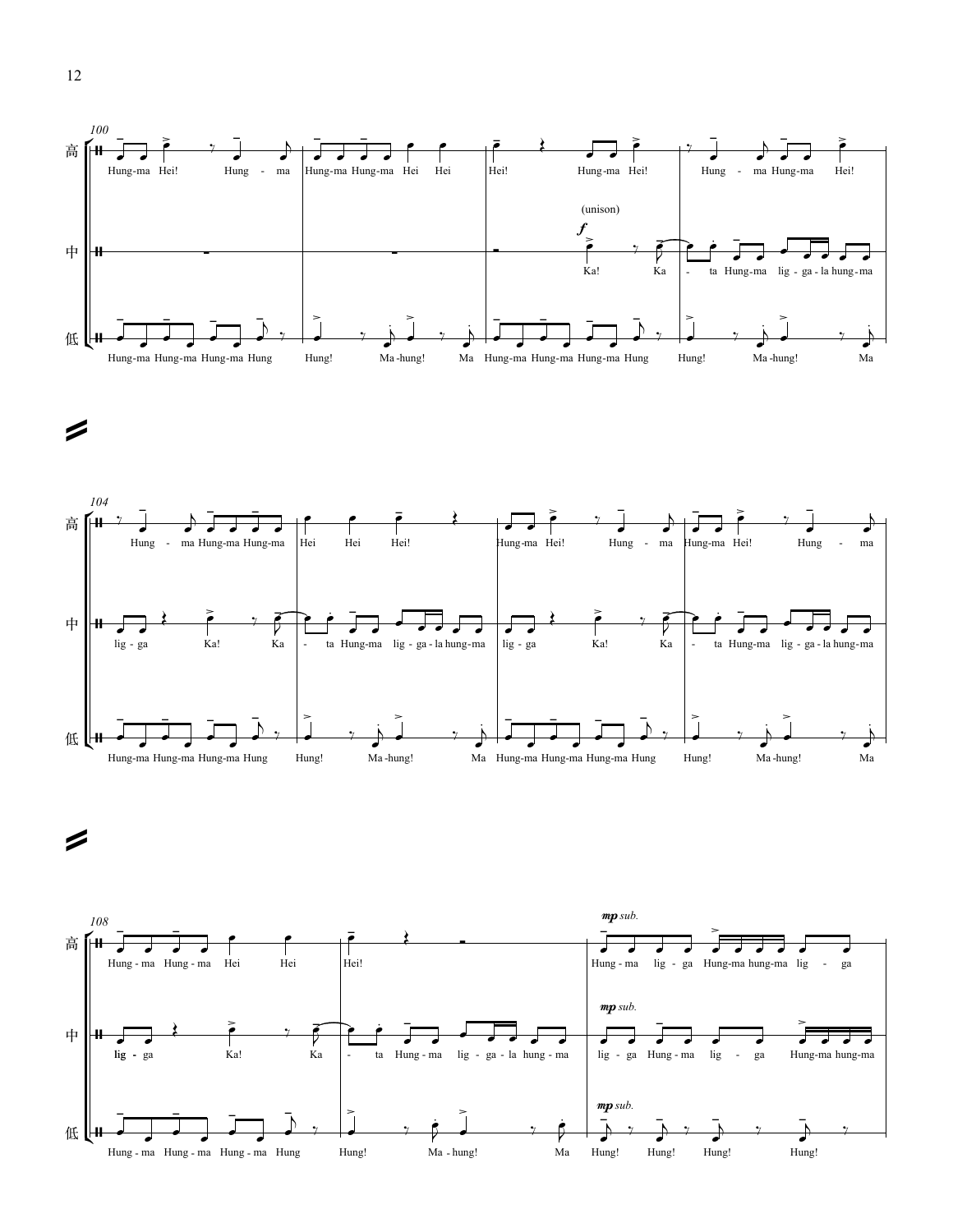

 $\mathbb{Z}$  and the set of  $\mathbb{Z}$ 



 $\mathbb{Z}$  and the set of  $\mathbb{Z}$ 

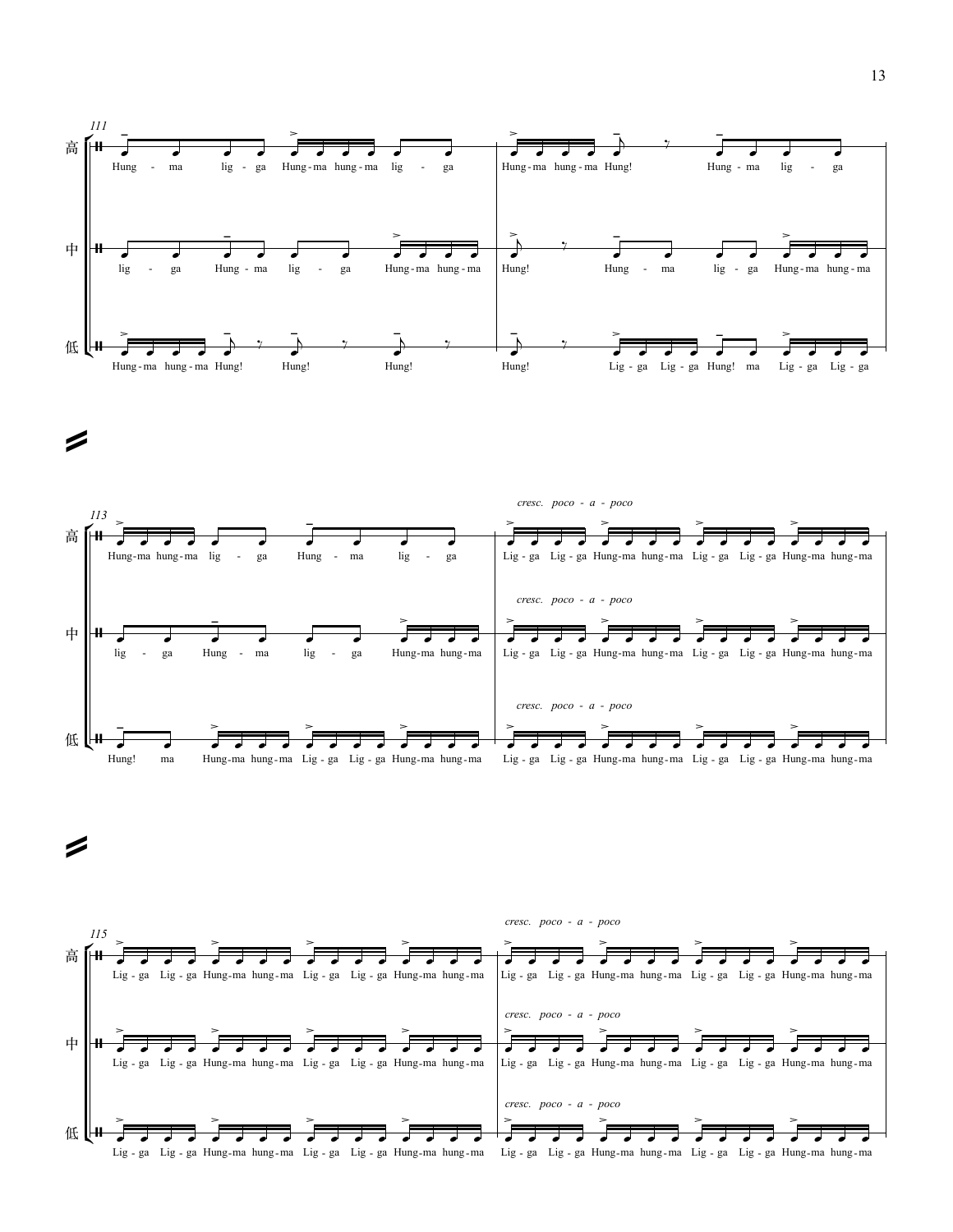



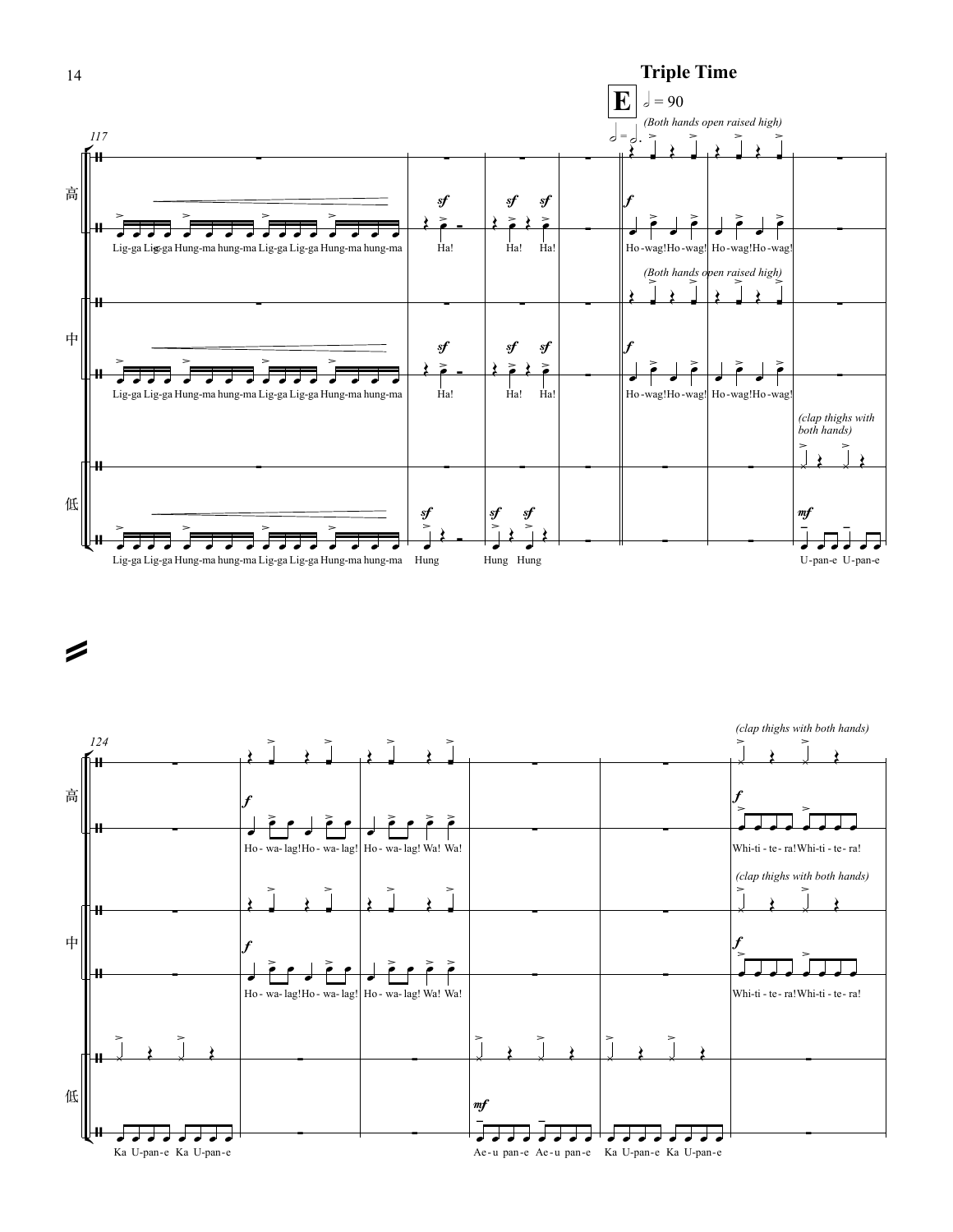



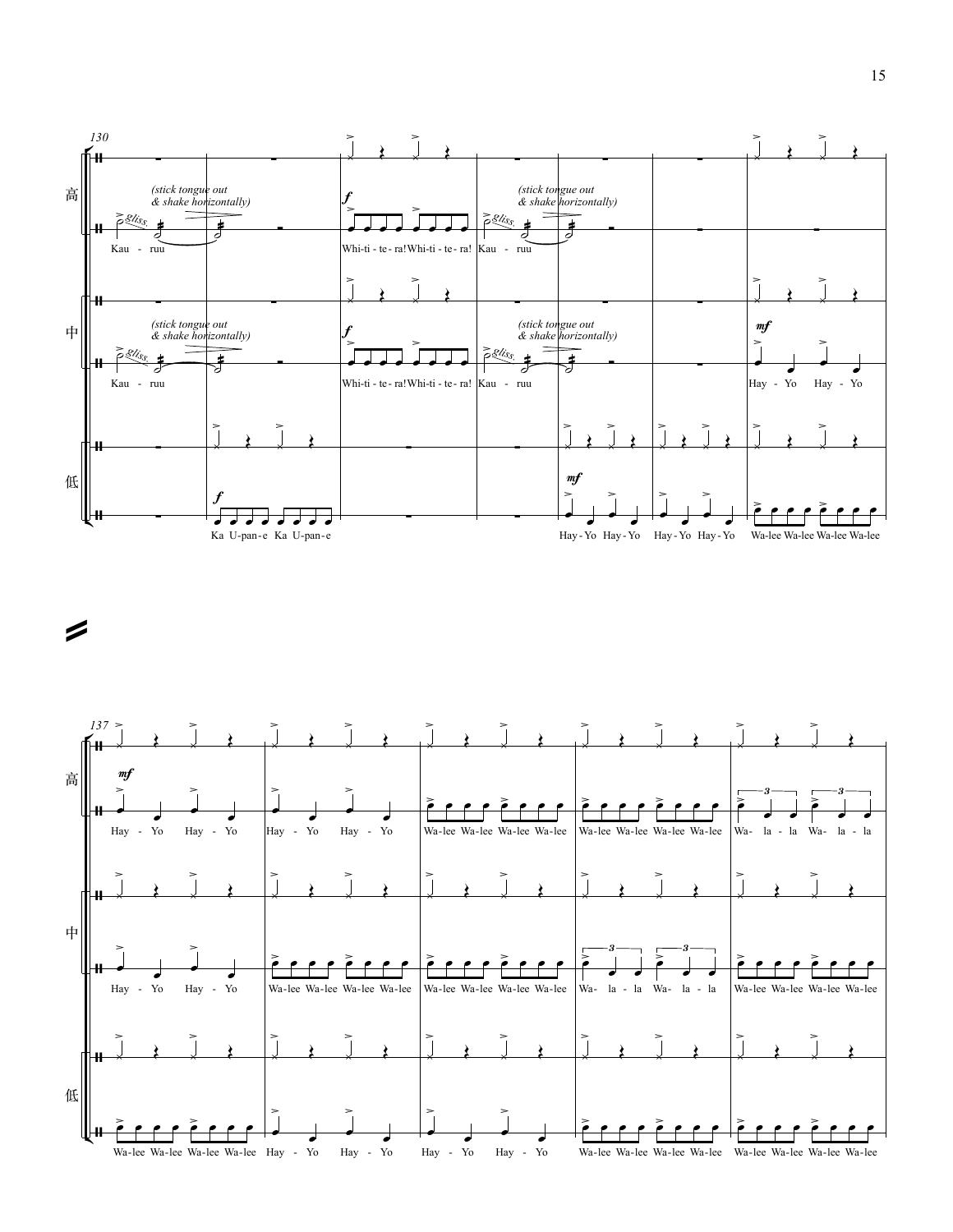